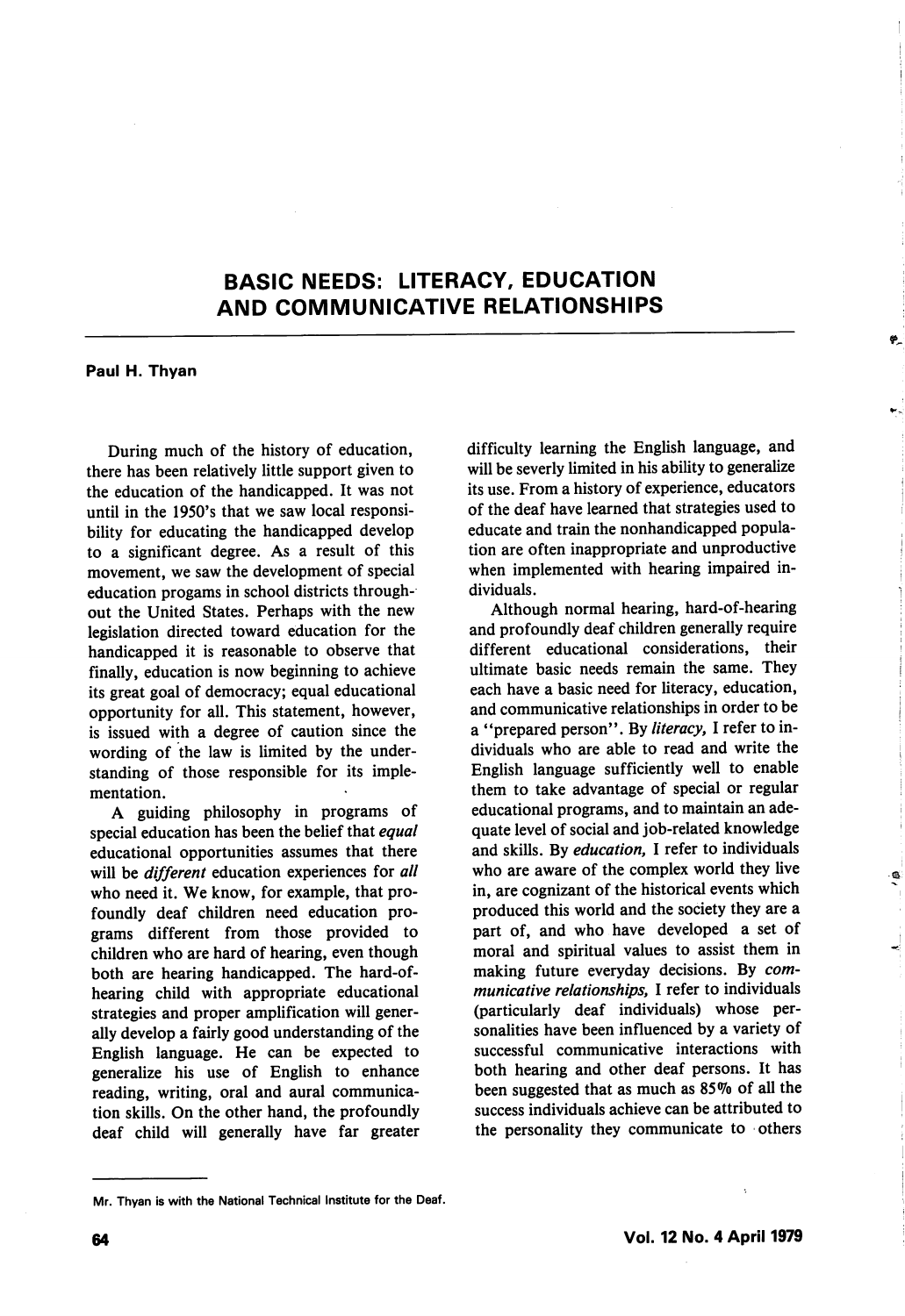(Sill, 1958).

The challenge to educational programs, therefore, is to provide deaf individuals with the educational and training experiences that will develop the tools which are fundamental to their achieving these basic needs. Their eventual economic and social success is depen dent upon the ability to both obtain and use their knowledge and skills. In that respect, it can be argued that the tools required for satisfying these needs are more important than education itself.

Traditionally, education has placed more emphasis on information dissemination than on communication. When information must be given or received through impaired com municative channels, the educational or learn ing process is slowed down. Thus, we find deaf students often running several years behind their hearing counterparts in overall academic achievement. Their ability to read, write and speak the English language is the most notice able area of retarded development. In the limited observations I have made of schools serving the deaf, I am impressed with the general lack of professionals who are prepared to provide the specialized training needed to develop communication skills. There some times seems to be a pre-occupation with the need to expose the students to the curriculum content rather than invest in the process of communication that underlies all learning.

When we see so many deaf students emerg ing from our public schools after 12-15 years of formal education, unable to effectively use the English language, I become concerned about what we are using both as our guide for providing educational experiences and as in dicators of success. Many programs do not see a need to invest the major resources required to develop the communication skills that will enable deaf individuals to satisfy their basic need for literacy, education, and communica tive relationships. Yet, unless these tools are acquired the role of educational programs is open for question.

The principle underlying the concept of equal educational opportunities is that educa tion only begins when formal schooling ends.

For individuals to achieve their potential, they must engage in the life-long educational pro cess that enables them to adapt to the social and technological changes in our society and to take advantage of the dynamic opportunities for economic and social success. We must realize, however, that in a real sense the oppor tunities for deaf individuals to acquire the communication skills needed to become and remain a "prepared person" essentially ends with formal schooling.

The National Technical Institute for the Deaf (NTID) is a post-secondary education program for deaf individuals located on the campus of Rochester Institute of Technology. Although NTID only has a ten year history, it values highly the need to develop the com munication skills of deaf individuals and accepts that as a goal and a challenge. The guidelines under which NTID was established specify that its efforts to train deaf students should be focused "toward the goals of successful employment and preparation for full participation in community living". As a result of training, the aspirations of deaf individuals should be raised and they should be prepared to receive a high degree of personal develop ment and a sense of social responsibility. Training in receptive and expressive com munication skills is considered as a critical component of the overall programs, of the Institute (Guidelines for the establishment of NTID, 1966).

There are some who might suggest that it is not wise to invest the resources needed to fur ther develop the communication skills of adult deaf individuals. Many argue that beyond the mid-teenage years, the speech, speechreading, auditory discrimination, and the reading and writing skills of the average deaf person cannot be significantly improved. At NTID, we have found this not to be true of the young adult deaf population it serves. We are finding that they not only can improve in these skills, but in some areas they improve at a faster rate than was evidenced during their public school train ing. This is both reassuring to those providing the training and motivating to the students being trained.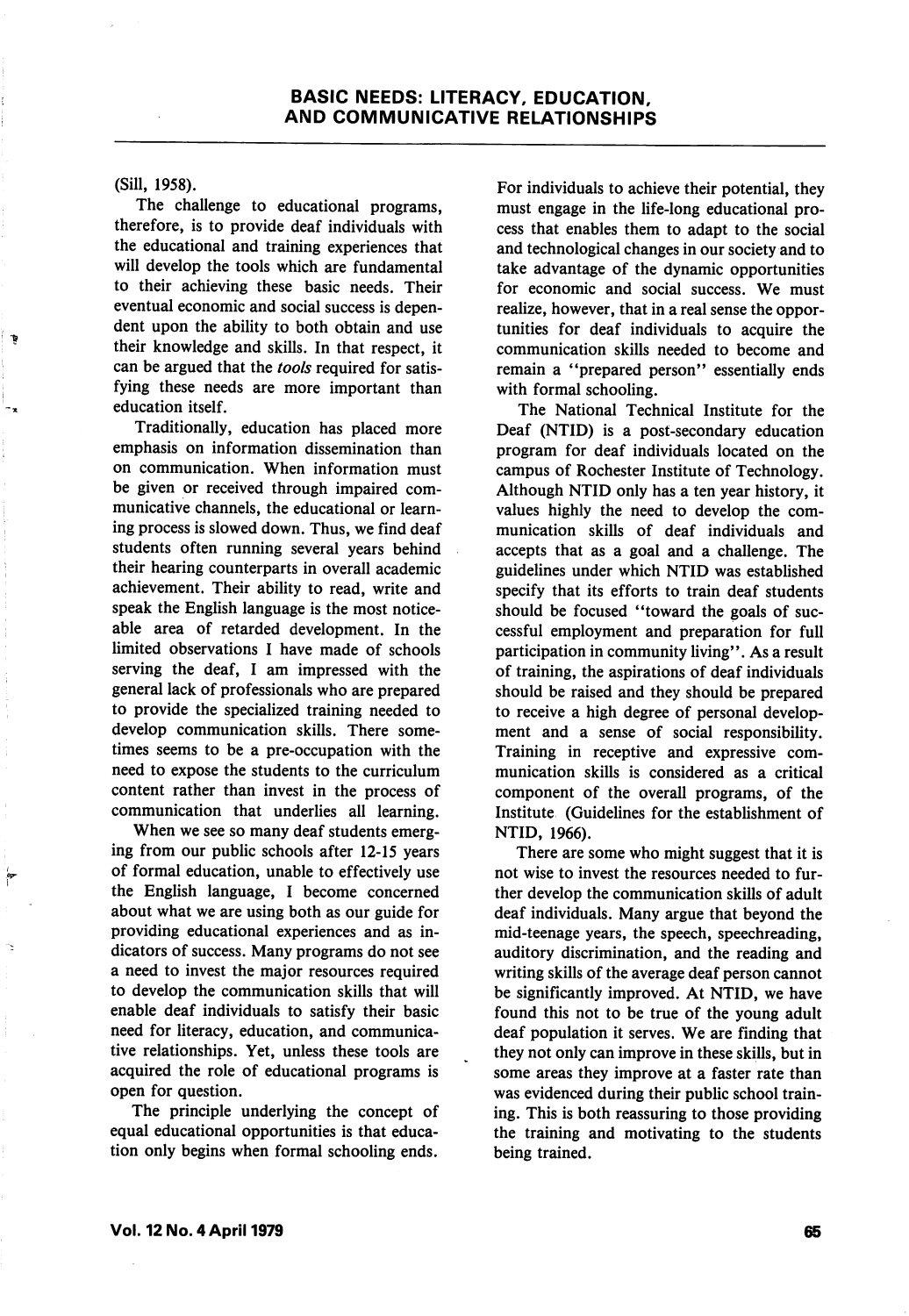With NTID's focus on providing deaf students the opportunity to develop the know ledge and skills needed to earn a good living and live a good life, individual educational programs for students are focused on three fundamental components of preparation. One component is academic or technical prepara tion. Here all aspects of training needed to prepare the student to understand and perform the technical skills related to his work are iden tified and provided. The training programs that offer these experiences are those that the student majors in. Another component is the area of personal and social skill preparation. Here training is centered on preparing the stu dent to manage himself, interact with other in dividuals, and to manage his environment. The third component is communication skill prepa ration. This includes the specialized training and experiences which assist the student in developing the tools needed to read, write, take advantage of educational opportunities, and engage in successful communicative relationships.

Efforts to train students in each of these areas are directed toward preparing them for the environments within which they now live or in which they will eventually live, such as the home, school, work and community. As we consider these environments in terms of the training components, we can form a concept ual framework for career development or in other words, individual educational program planning. For each student, consideration can be given to the level of skill development needed to function communicatively, socially, and technically in each environment. It is im portant to consider all three components as be ing equally important in the career or educa tional development process. Here is where an imbalance is often found within traditional deaf educational programs.

Using this conceptual framework as a refer ence, the Division of Communication Pro grams at NTID assesses the communication performance characteristics of each student upon entry. Assessment is made on each of several receptive and expressive skill areas needed to provide a data base from which decisions can be made with respect to estab lishing individualized training programs. The characteristics assessed for receptive skills are: 1) hearing (speech) discrimination, 2) speechreading without sound, 3) speechreading with sound, 4) manual reception, 5) simultaneous reception, and 6) reading comprehension (lan guage). The characteristics which are assessed for expressive skills are: 1) speech intelligibility, 2) writing intelligibility (language), and 3) non verbal emotive intelligibility (body language).

Experience in assessing communicative ef fectiveness has shown that performance in each of these receptive and expressive skill areas affects the individual's overall ability to communicate. This then becomes the basis of our clinical training program. I will briefly ex plain the nature of the assessment in each of these areas and how the results are used in the training of individual students.

Upon entry, each student's hearing is tested to determine the nature and extent of residual hearing that might be available. Only ten per cent of our students have no measurable hear ing. Previous experience with hearing aids is also determined. The student's ability to utilize existing residual hearing for communication purposes is assessed on the basis of how well speech is understood through hearing alone, through speechreading with sound, and through simultaneous reception. The materials used to assess performance skills in these as well as other receptive areas such as speechreading without sound and manual reception, are standardized lists of everyday social sentences. Levels of performance are deter mined by the amount of information received which is rated on a scale of  $I$  to  $I$ , with  $I$  meaning essentially no information was understood, and a 5 meaning essentially all the message was understood. A  $3$  on the other hand would indicate approximately 50 percent functioning effectiveness. Reading comprehension, how ever, is assessed on the basis of grade level per formance using a standardized reading test.

To assess expressive skills, performance is rated using the same scale of  $\ell$  (poor) to 5 (good), but applied to how well the deaf stu dent is able to communicate his message to a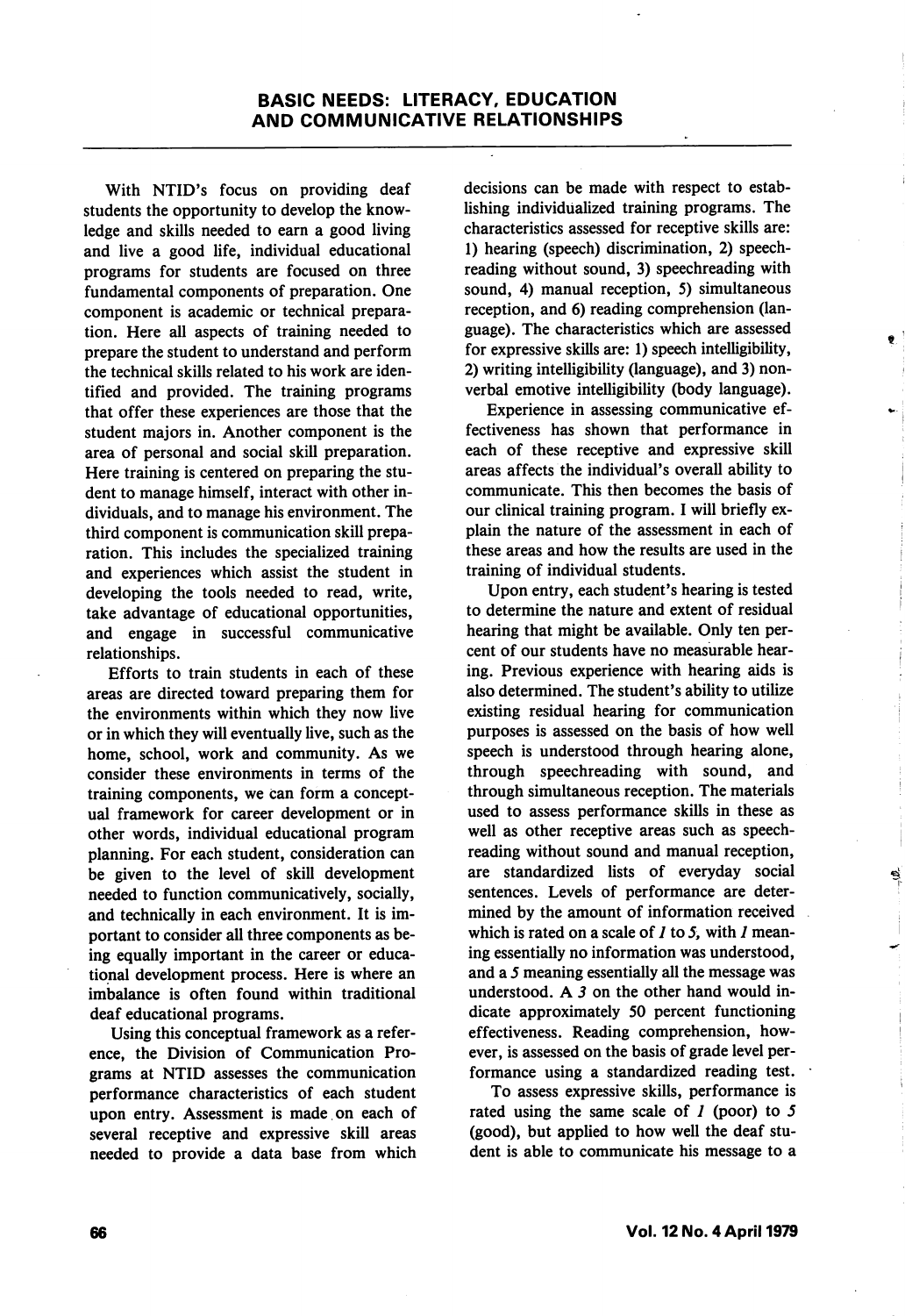hearing person. Speech intelligibility is assessed by having the student read aloud a prepared message which is recorded on audio tape. The recording is played back to a panel of trained listeners who rate the intelligibility of the in dividual's speech.

Writing intelligibility is assessed by having the student describe in writing, an event which he understands from viewing an animated car toon film which displays an easily understood life situation.

For students who have not developed intel ligible speech or writing skills, their ability to communicate information through the use of non-verbal body language is assessed. Perfor mance is assessed by video taping the student while he communicates the solution to a clearly defined problem using only non-verbal gestures.

Additional diagnostic tests are conducted in some areas to provide specific information needed to plan the clinical aspects of each student's training. Decisions with respect to how training is to be sequenced and carried out are made by a committee of trained specialists based on their evaluation of the total set of data received from each of the performance and diagnostic tests. The student's individual ized communication training program devel oped by this group of specialists is forwarded to his technical career counselor. It then becomes the responsibility of the student and his career counselor to develop a formal in dividual educational program, which includes the training components needed for technical, personal and social, and communication preparation. Upon the completion of each quarter's communication training, clinicians and classroom instructors make recommenda tions for each individual student as to whether or not the student is prepared to proceed with the next step of his training program as origin ally planned. Any recommendations for change are reviewed and approved by the com mittee of specialists responsible for establish ing individualized communication training programs.

To insure that the need for communication training is understood and appreciated both by

the student and his technical career counselors, an audiologist, speech pathologist, and English specialist are assigned from the Communica tion Programs as liaison advisors to each of the technical training departments where students are majoring. These individuals are prepared to serve as resource specialists to the technical training programs for matters related to the area of communications and to assist in counseling students and providing input to classroom teachers. This is an important com ponent of the system used to manage the over all individual educational program of students.

Although we have far to go in developing the levels of communication skills needed by deaf individuals to enjoy economic and social success, some significant accomplishments are being made. To illustrate this, let me review some of the positive effects we are seeing in training communication skills with deaf young adults. Although we have found that only ten percent of the students entering NTID do not have measurable hearing, approximately half use hearing aids all or most of the time. Of those who are not regular hearing aid users, approximately 28% own hearing aids but for various reasons do not wear them most of the time. The remaining students have either never owned a hearing aid or do not own one when they entered NTID. Their reasons for not us ing amplification are based on a variety of in fluences such as an improperly fitted hearing aid, peer pressures, or the attitude that since they are deaf, they are not able to benefit from a hearing aid. A special program has been developed at NTID to orient and train deaf students with respect to the potential benefits they might expect from amplification, the rela tionship of hearing to both receptive and ex pressive oral skills, and the careful selection process needed for difficult-to-fit cases. The program also includes some basic training in and trial use of hearing aids. Nearly 90 percent of the students who complete the program accept a hearing aid.

A program of individual speech therapy has been developed which enables students to decrease their articulation errors at a rate of 10 percent for each quarter of training they